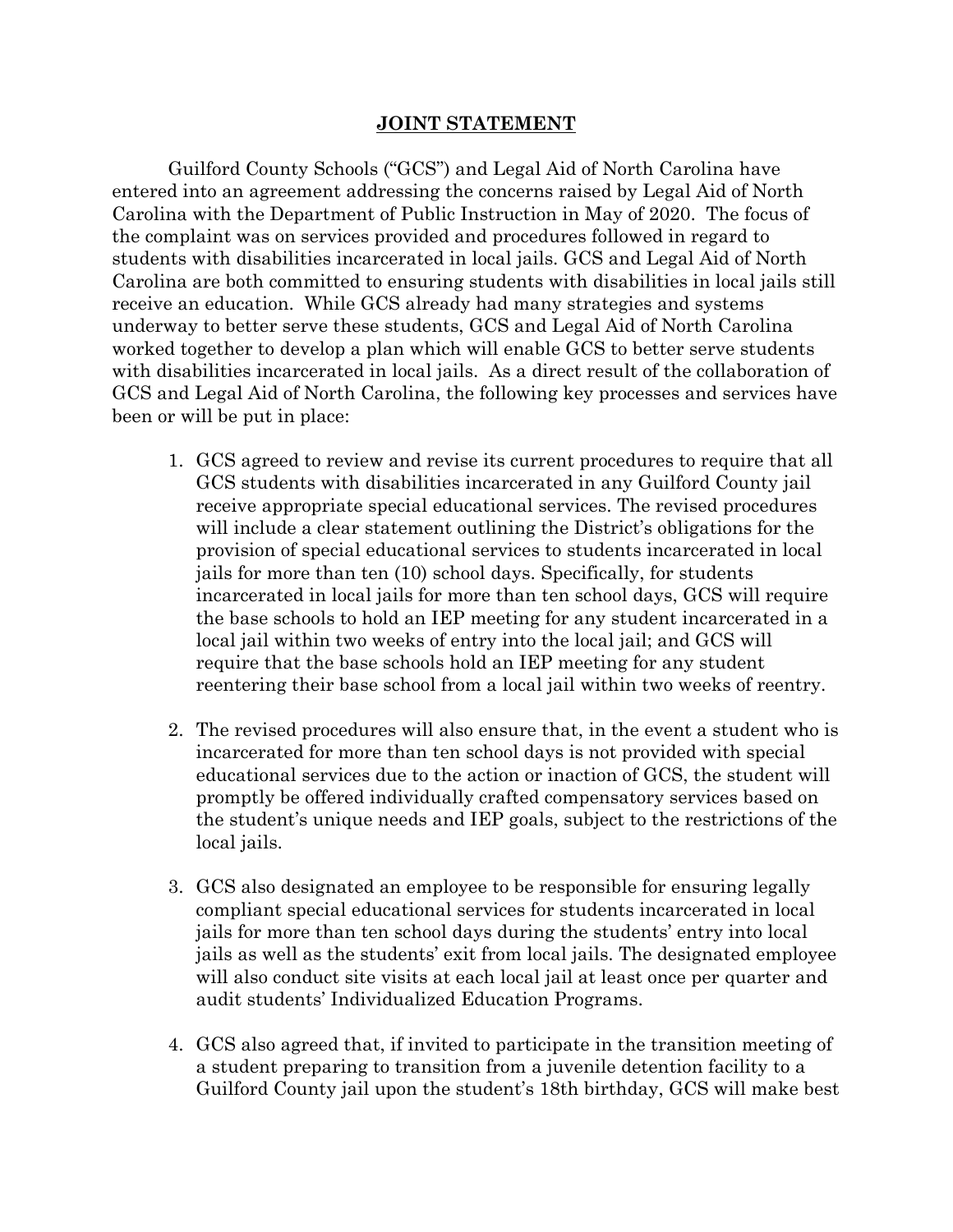efforts to ensure participation by a GCS employee who will be assisting in providing services to the student once they are moved to a Guilford County jail.

- 5. Further, GCS desires to improve the depth of exposure, experience, and training for staff regarding the development and implementation of educational services for incarcerated students with disabilities. Therefore, GCS will provide training to relevant special education staff by October 30, 2020. Such training will include topics related to (a) the proper provision of special education services in a local jail, and (b) the provision of procedural safeguards notices including how to properly maintain documentation of parent contact logs and local jail contact logs. At a minimum, GCS staff to be trained will include the designated special education teacher(s) assigned to provide special education services to incarcerated students; the designated employee described in paragraph 3 above, and any relevant staff who supervise or report to those identified staff members. Additionally, once a student with an IEP is identified by GCS as being incarcerated in a local jail for more than ten (10) school days, GCS will train relevant employees at the student's base school on the provision of special education to students incarcerated in local jails. Due to the current state of emergency, these trainings may occur virtually.
- 6. Finally, GCS committed to doing an internal audit for the 2019-2020 school year to determine whether special education services and related safeguards were properly afforded to students with disabilities who were incarcerated in local jails for more than ten school days and had an IEP during incarceration. If the audit reveals that any such student did not receive special education services at any point during their ten- or moreday incarceration, GCS will make reasonable efforts to offer compensatory service to such students that may be reasonably located, that are individually crafted based on the student's unique needs and IEP goals. GCS will make reasonable efforts to offer to initiate these services to such students that may be reasonably located as soon as practicable following discovery and the finalization of their compensatory education plan. In the event transportation to or from compensatory education services is required, GCS will provide transportation or will reimburse the parent/guardian or student at the district reimbursement rate

GCS also put in place other strategies to serve its students with disabilities incarcerated in local jails. For instance, GCS:

> has assigned a certified special education teacher to work with students incarcerated in local jails,